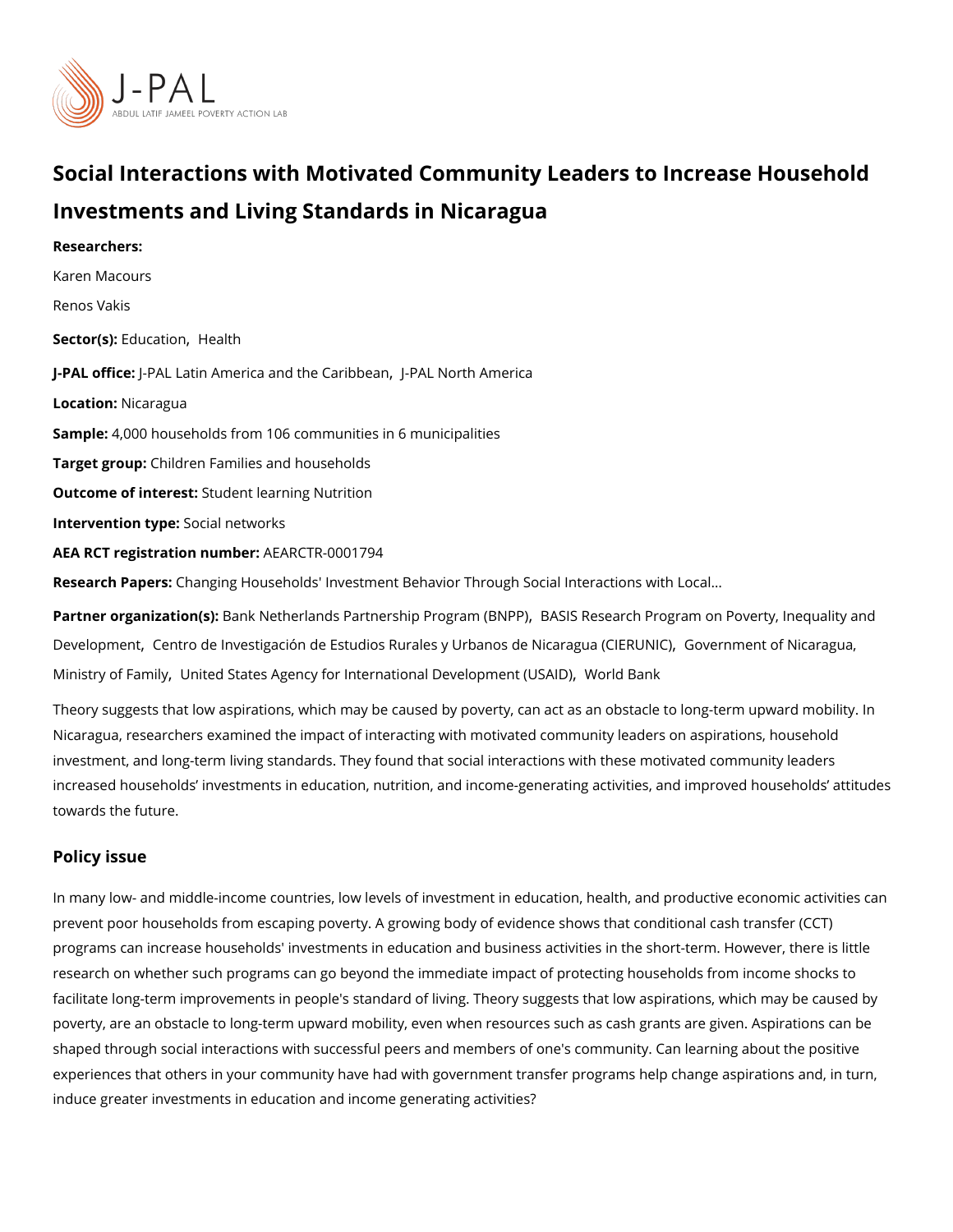## **Context of the evaluation**

This study took place in six municipalities in northwest Nicaragua, selected for their extreme level of poverty. In the aftermath of a drought, and in order to provide a short-run safety net for poor families who might otherwise deal with low income by taking children out of school or reducing food consumption, in 2006, the Government of Nicaragua implemented Atención a Crisis. This CCT program provided families with cash grants conditional upon their children's attendance at school and health check-ups. The program was also intended to promote long-run upward mobility and poverty reduction by increasing households' assets and diversifying their income sources. Because the CCT program targeted the vast majority of households in each community and explicitly encouraged group formation, it provides a unique opportunity to analyze the role of social interactions on household investments.



A family shop in Nicaragua Karen Macours

## **Details of the intervention**

Researchers, in collaboration with the Nicaraguan Ministry of Family, tested the effect of Atención a Crisis on household aspirations and investments. The Nicaraguan Government randomly selected 106 villages into program or comparison groups. In treatment villages, all households which qualified based on their poverty level and whose primary female caregiver attended a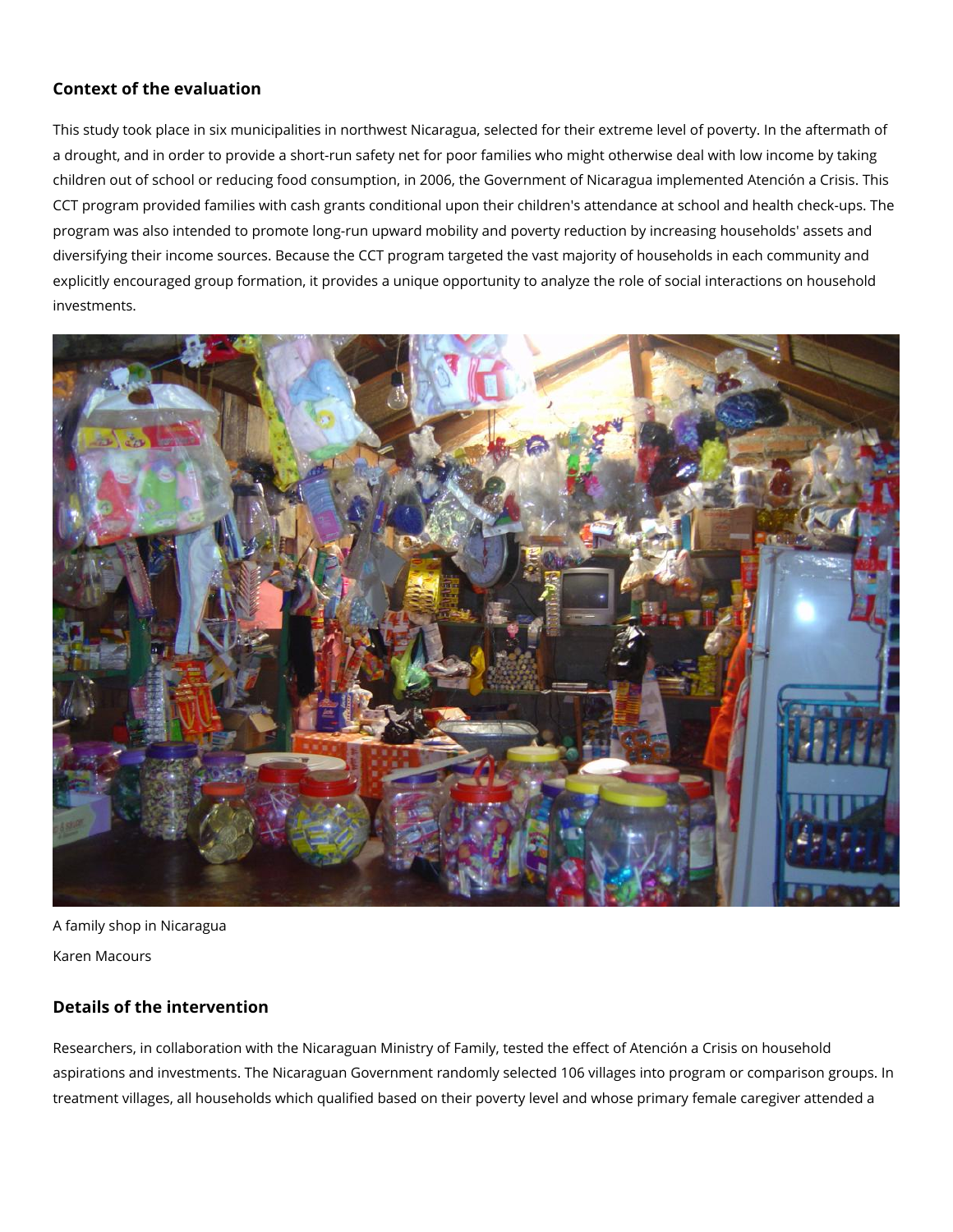registration assembly were randomly allocated to one of three treatment groups:

- 1. *Basic CCT:* All households received bimonthly transfers that totaled US\$145 during the year-long program, even if they did not have children. The transfer was in principal conditional on regular preventative health check-ups for children younger than age of 6, however in practice this was not monitored, and households faced no penalties for non-compliance. Households with children between 7 and 15 received an additional US\$90 per household, and an extra US\$25 per child, as long as he or she was enrolled in and attended school.
- 2. *CCT and Vocational Training:* In addition to the basic CCT, households in this intervention group received a scholarship that allowed one family member to attend a vocational training course offered in the municipal headquarters to build new skills and diversify income. The scholarship was conditional on regular attendance to the course.
- 3. *CCT and Productive Investment Grant:* In addition to the basic CCT, households in this group received a US\$200 grant for productive investments, which was intended to encourage recipients to start a small non-agricultural business to diversify their income sources. The grant was distributed as a lump sum, conditional upon the development of a business plan.

In addition, a subset of beneficiary women were selected to serve as *promotoras*, or leaders of small community groups, in order to enhance information flows about the objectives and requirements of the program and increase program compliance. While women volunteered to serve as *promotoras*, they were randomly allocated to one of the three treatment arms described above. Approximately 17 percent of eligible households were headed by a *promotora*.

Baseline data was collected in 2005, and a follow-up survey was conducted in 2006. Surveys focused on income levels and sources, as well as social dynamics and information sharing, and women's socio-emotional state and attitudes.

#### **Results and policy lessons**

At the time of follow-up, *promotoras* who received the productive investment package were more likely to have higher income from non-agricultural commercial activities and had earned an average of US\$16 more per capita from these activities than leaders in other treatment groups. *Promotoras* with the productive investment package were also 20 percentage points more likely to report positive aspirations about the future than those with the basic transfer package.

*Impact on education and health:* Researchers found that when *promotoras* received the productive investment package, beneficiaries who attended the same registration assembly (and hence lived in proximity of the *promotora*) invested more in education and nutrition. School attendance increases by an additional 6 percentage points and the share of expenditures on nutritious foods increases by an additional 1.4 percentage points when all of the *promotoras* in one's assembly receive the productive investment grant relative to communities where no leaders received the grant.

*Promotoras* who received the productive investment grants demonstrated effective use of these funds and enabled others in their community to do better. While there were positive effects across all beneficiaries, the effects of social interactions were strongest for beneficiaries who themselves had received the productive investment grant. School attendance rates increased by an additional 9.7 percentage points and expenditures on nutritious foods increased by about 2 percentage points for households that received the productive investment grant and attended an assembly where all *promotoras* received the productive investment grant.

*Impact on economic activities:* Social interaction with *promotoras* also had an impact on the type of economic activities households pursued. The higher the share of *promotoras* with the productive investment package in one's assembly, the higher the income from non-agricultural activities for beneficiaries with the productive investment grant. Having one additional *promotora* with a productive investment package in one's assembly increases income from non-agricultural activities by about US\$3.30 per capita